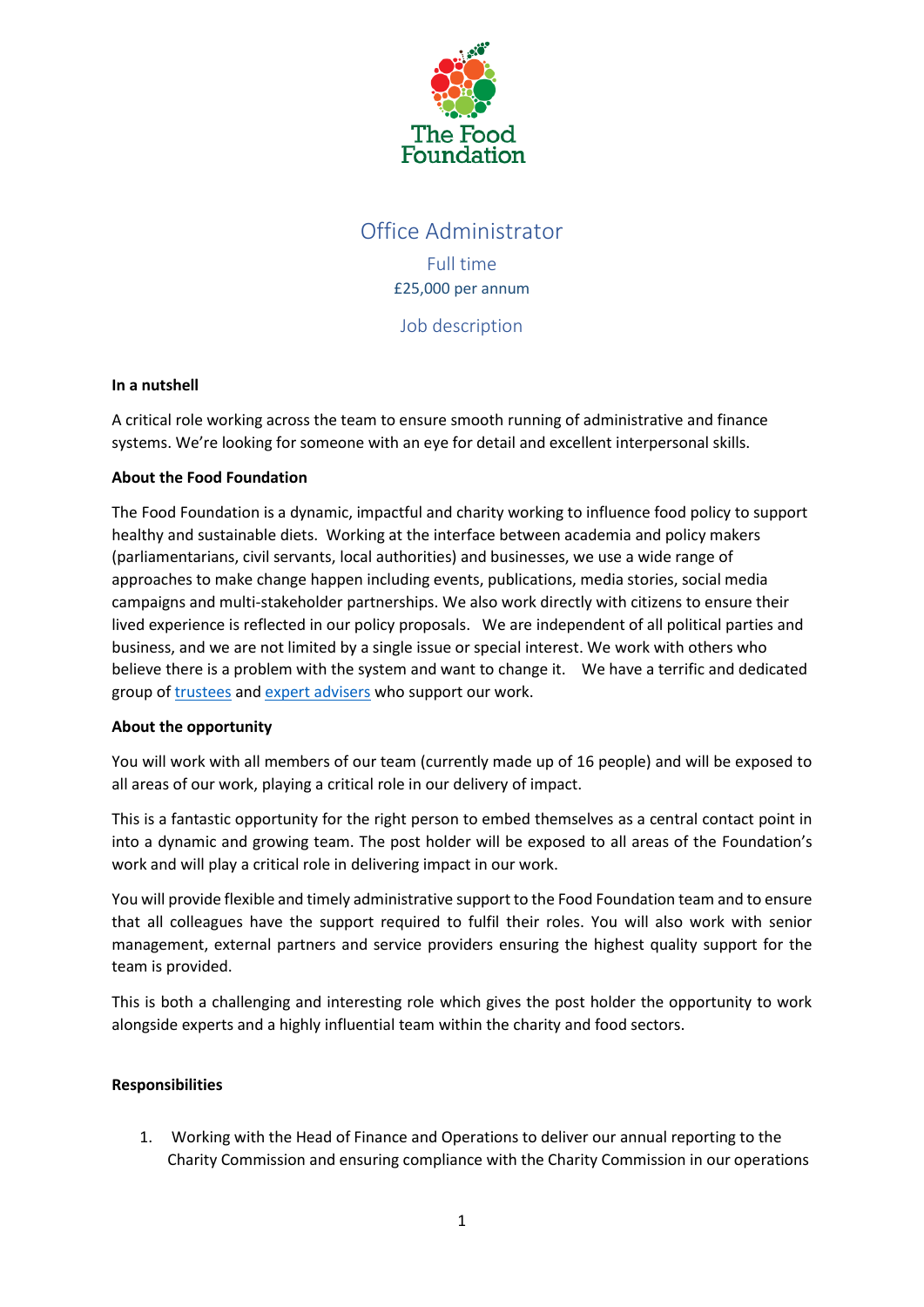

- 2. Supporting our trustees and expert advisory group through liaison, scheduling and documenting meetings, and planning future engagement
- 3. Managing contracts with suppliers including consultants and providers of IT, office and finance services.
- 4. Diary management for the Executive Director (estimated to be 4 hours per week)
- 5. Book keeping and working in support of our Finance and Operations Director (estimated to be a minimum of 5 hours per week)
- 6. Developing and maintaining the organisation's inventory of materials and keeping the office materials tidy and well managed and assisting the Head of Finance and Operations with maintaining the organisation's asset register.
- 7. Maintaining oversight of our CRM system (Agile) to ensure data is kept up to date and well organised
- 8. Providing administrative surge capacity in support of the delivery of major events
- 9. Maintaining the shared filing system so it is well organised and information is kept up to date
- 10. Being responsible for responding to emails received into the office email account
- 11. Overseeing the organisational calendar.
- 12. Lead relationship with office landlord and ensure any issues are dealt with promptly.
- 13. Providing administrative support with meeting arrangements and taking minutes at meetings.
- 14. Arranging travel itineraries and visitor arrangements, checking logistics and ensuring suitable venues or accommodation have been booked as required, greeting visitors on site etc.
- 15. Updating website content and email distribution lists as and when required, working in conjunction with colleagues in the Communications Teams.
- 16. Acting as a point of contact for enquiries from, internal staff and external contacts, using initiative to prioritise accordingly.

# **Preferred experience.**

- At least 1 year's work experience in a similar role.
- Experience of working effectively in a team, taking a positive approach to change and challenges, with the drive to ensure that high-quality service is provided and sharing knowledge appropriately.
- Experience of planning and organising your own workload and dealing with conflicting priorities; comfortable working under pressure and flexibly switching between tasks, often at short notice.
- Using initiative and discretion to action items requiring immediate attention, referring matters on to others as appropriate.
- Good oral and written communication skills, including writing minutes and experience of using a variety of communication methods.
- Ability to solve problems, using information from a variety of sources to aid analysis and make timely decisions, with high attention to detail and proven ability to be methodical and accurate.